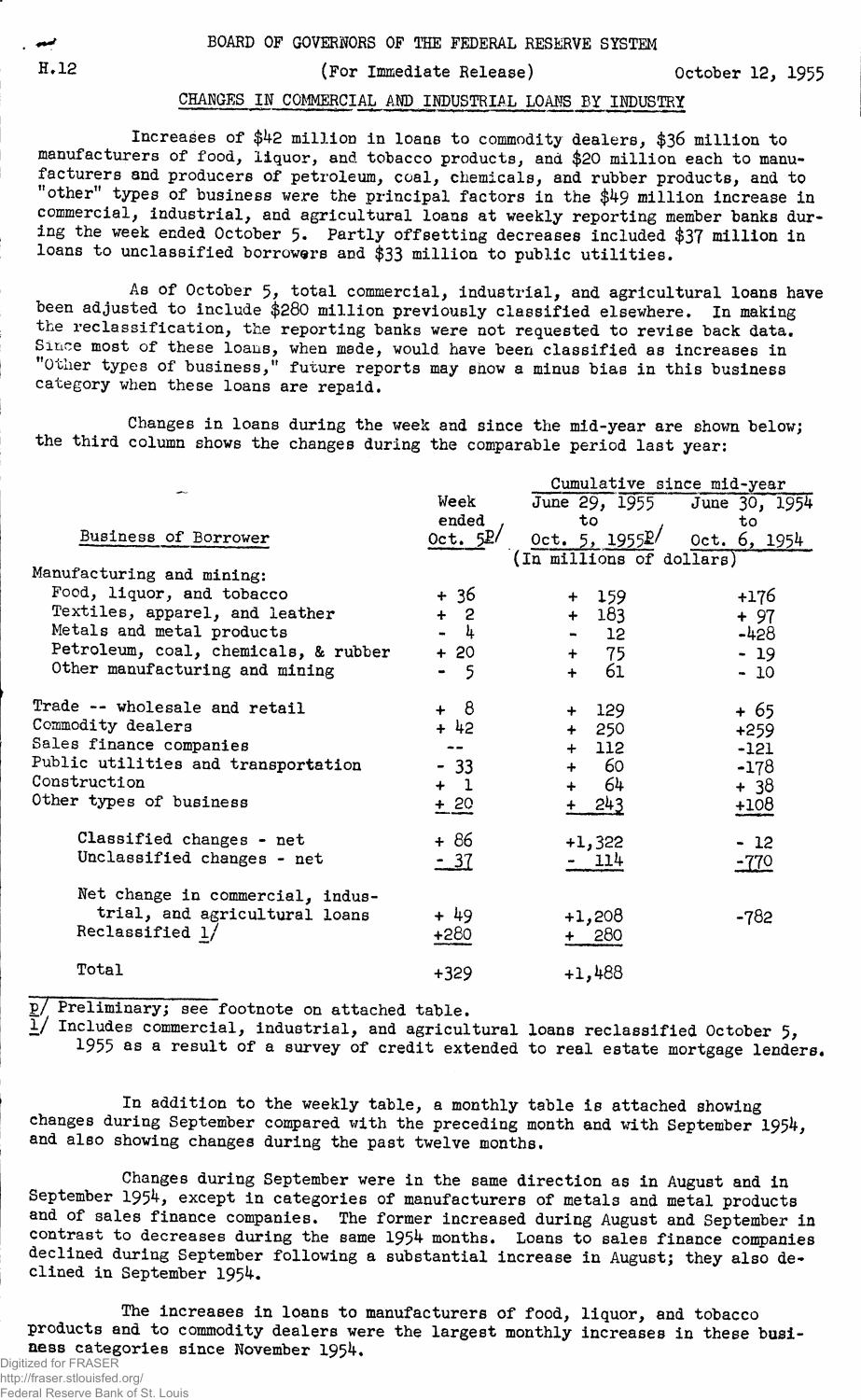$H.12(a)$ 

## CHANGES IN COMMERCIAL AND INDUSTRIAL LOANS OF A SAMPLE OF WEEKLY REPORTING MEMBER BANKS

BY INDUSTRY AND FEDERAL RESERVE DISTRICT,

WEEK ENDED WEDNESDAY, OCTOBER 5, 1955

| Business of Borrower                                                                                                                                      | All Dis-<br>tricts $\underline{p}/\left  \text{Boston} \right $ | New<br>York | Phila-<br>delphia      | Cleve-<br>land | Rich-<br>mond |                                                                                                                                                                                                                | Atlanta Chicago Louis apolis City | St.     | Minne-Kansas Dallas |              | San Fran-<br>cisco $p/$                                                                                                                                                                   |
|-----------------------------------------------------------------------------------------------------------------------------------------------------------|-----------------------------------------------------------------|-------------|------------------------|----------------|---------------|----------------------------------------------------------------------------------------------------------------------------------------------------------------------------------------------------------------|-----------------------------------|---------|---------------------|--------------|-------------------------------------------------------------------------------------------------------------------------------------------------------------------------------------------|
|                                                                                                                                                           |                                                                 |             |                        |                |               | (In millions of dollars)                                                                                                                                                                                       |                                   |         |                     |              |                                                                                                                                                                                           |
| Manufacturing and mining:<br>Food, liquor, and tobacco<br>Textiles, apparel, and leather                                                                  | $+35.9$ i<br>$+1.7$                                             |             |                        |                |               | - .2 + 8.2 + .5 + .9 + 2.7 + 2.8 + 10.5 + 4.0 - .1 - .4 + 1.1 + 5.9<br>$ +10.0 - 1.4 - 0.2 + 0.6 + 0.2 - 0.2$ $   -$ 3                                                                                         |                                   |         |                     |              |                                                                                                                                                                                           |
| Metals and metal products (including<br>machinery & transportation equipment)<br>Petroleum, coal, chemicals, and rubber<br>Other manufacturing and mining | $-3.5$<br>$+20.0$<br>$-4.8$                                     |             |                        |                |               | $-$ .5 + 1.9 + 1.5 - 3.3 + .2 - .4 - 1.3 - 1.1 - .4 + 1.0 - 1.8 + .7<br>$+12.9 + 2.4 + .2 - .5 + 1.0 + .2 - .1 + .5 - .1 + .8 + 1.7 + 1.0$<br>-1.9 - 4.9 + .9 - 1.9 - .3 + 1.1 + 1.1 - .1 - .2 - .2 + 1.0 + .6 |                                   |         |                     |              |                                                                                                                                                                                           |
| Trade:<br>Wholesale<br>Retail                                                                                                                             | $\left( + 7.7 \right)$                                          |             |                        |                |               |                                                                                                                                                                                                                |                                   |         |                     |              | - $-5$ - $-9$ + $-3$ - $-9$ + $-9$ - $1.5$ - $-8$ + $-3$ - $-2$ + $1.1$ (+ $2.3$ ) + $-2$<br>+ $1.1$ + $2.9$ + $1.9$ + $-1$ - $-2$ + $1.3$ + $-4$ - $-4$ + $-9$ + $-4$ (+ $2.3$ ) - $1.0$ |
| Commodity dealers                                                                                                                                         | $+41.7$                                                         |             |                        |                |               | - .3 +26.9 + .2 - .3 + 2.4 + 3.3 + .8 + 7.6 + 1.5 + .3 - 3.2 + 2.5                                                                                                                                             |                                   |         |                     |              |                                                                                                                                                                                           |
| Sales finance companies                                                                                                                                   | $-1$                                                            |             |                        |                |               | $+11.5$ $+12.6$ + .9 - 3.2 - 3.0 - 1.6 - 7.7 - 1.0 - .5 + .9 - 6.6 - 2.4                                                                                                                                       |                                   |         |                     |              |                                                                                                                                                                                           |
| Public utilities (including transportation)                                                                                                               | $-33.3$                                                         |             |                        |                |               | $+1.4 - 3.1 - .6 -11.3 + .7 - .1 + 2.4 + .7 + .2 + .1 + .5$                                                                                                                                                    |                                   |         |                     |              | $-24.2$                                                                                                                                                                                   |
| Construction                                                                                                                                              | $+$ $\cdot 7$                                                   |             |                        |                |               | $-1.8 - 1.2 + .2 + .7 + 1.8 + 1.4 + .1 - .5 - .1 - .1 + 3.6$                                                                                                                                                   |                                   |         |                     |              | $-3.4$                                                                                                                                                                                    |
| All other types of business                                                                                                                               | $+19.8$                                                         |             |                        |                |               |                                                                                                                                                                                                                |                                   |         |                     |              | $+4.6$ +22.5 + 1.8 - 2.7 + 1.7 - 3.1 + 5.4 - .5 + .7 - 1.5 - 8.4 - .7                                                                                                                     |
| Net change in classified loans $1/$                                                                                                                       | $+85.8$                                                         |             | $+25.4$ $+77.3$ $+6.4$ |                |               | $-22.6 + 8.5 + 3.7 + 4.6 + 9.5 + 1.4 + 2.4 - 10.0$                                                                                                                                                             |                                   |         |                     |              | $-20.8$                                                                                                                                                                                   |
| Unclassified changes - net                                                                                                                                | $-36.8$                                                         |             |                        |                |               | $+3.6 - 6.3 + 1.6 + 6.6 - 5.5 + 2.3 + 5.4 + 1.5 - 2.4 + 1.6 -21.0$                                                                                                                                             |                                   |         |                     |              | $-24.2$                                                                                                                                                                                   |
| Net change in commercial, industrial,<br>and agricultural loans                                                                                           | $+49.0$                                                         |             | $+29.0 +71.0 + 8.0$    |                |               | $-16.0 + 3.0 + 6.0 + 10.0 + 11.0 - 1.0 + 4.0 - 31.0$                                                                                                                                                           |                                   |         |                     |              | $-45.0$                                                                                                                                                                                   |
| Reclassified $2/$                                                                                                                                         | $+280.0$                                                        |             | $+62.0 +86.0 +42.0$    |                |               | $+34.0 + 5.0 -29.0$                                                                                                                                                                                            | $+47.0$                           | $+25.0$ | $\sim$ $\sim$       | $+1.0 + 9.0$ | $-2.0$                                                                                                                                                                                    |
| Total                                                                                                                                                     | $+329.0$                                                        |             |                        |                |               | $+91.0 +157.0 +50.0 +18.0 +8.0 -23.0 +57.0 +36.0 -1.0 +5.0 -22.0$                                                                                                                                              |                                   |         |                     |              | $-47.0$                                                                                                                                                                                   |

p/ Preliminary; final totals will appear in the F. R. Bulletin and San Francisco District final figures appear in a release of the Reserve Bank.

1/ About 210 weekly reporting member banks are reporting changes in their larger loans as to industry; these banks hold over 90 per cent of total commercial and industrial loans of all weekly reporting member banks and nearly 70 per cent of those of all commercial banks.

. 2√ See footnote on preceding page. Digitized for FRASER

http://fraser.stlouisfed.org/

Federal Reserve Bank of St. Louis